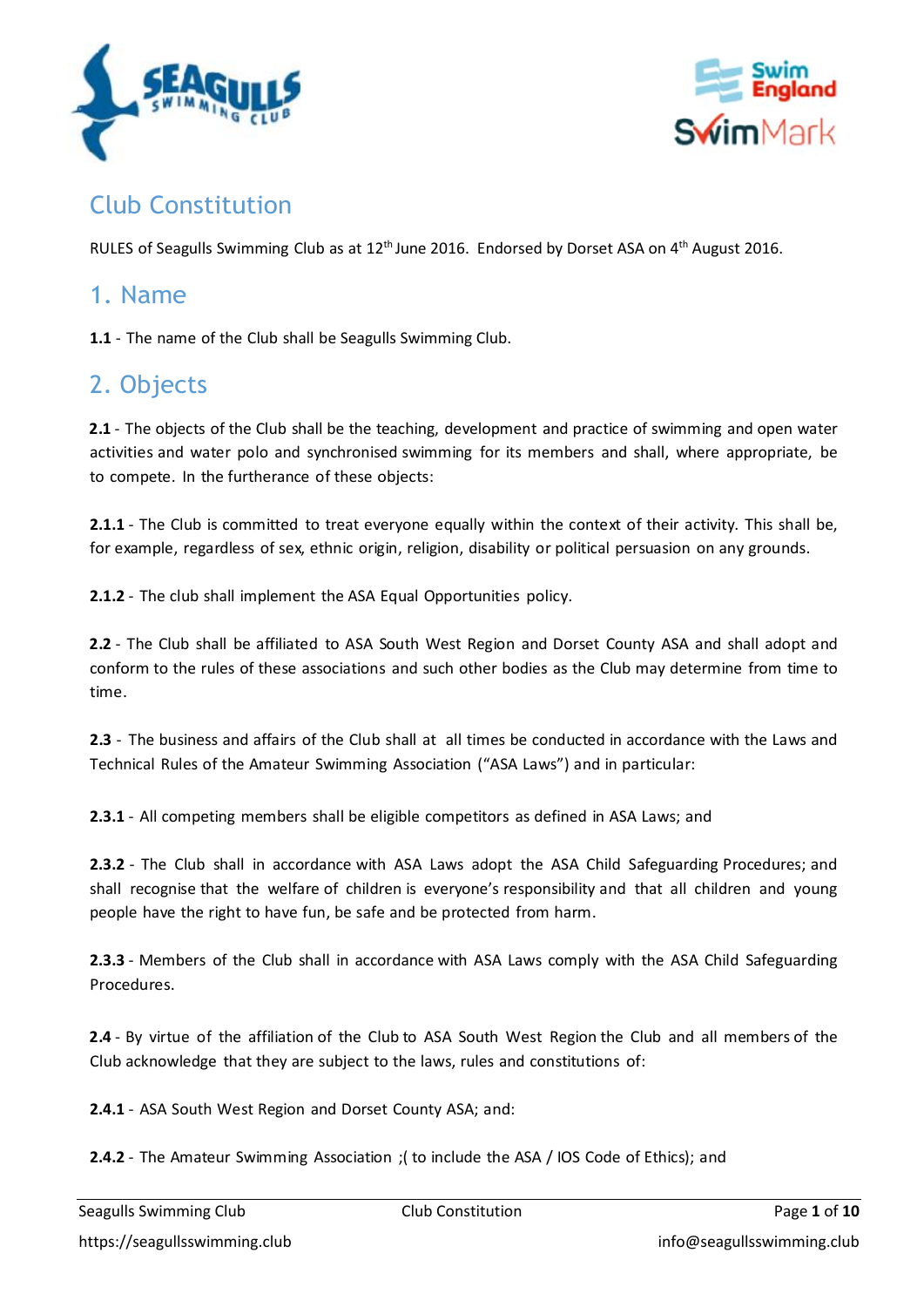



**2.4.3** - British Swimming (in particular its Doping Control Rules and Protocols and Disciplinary Code); and

**2.4.4** - FINA, the world governing body for the sport of swimming in all its disciplines (together "the Governing Body Rules")

**2.5** - In the event that there shall be any conflict between any rule or by-law of the Club and any of the Governing Body Rules then the relevant Governing Body Rule shall prevail.

## 3. Membership

**3.1** - The total membership of the Club shall not normally be limited. If however the Committee considers that there is a good reason to impose any limit from time to time then the Committee shall put forward appropriate proposals for consideration at a General Meeting of the Club. The members shall have the right to impose (and remove) from time to time any limits on total membership (or any category of membership) of the Club.

**3.2** - All persons who assist in any way with the club's activities shall become members of the club and hence of the ASA and the relevant ASA membership fee shall be paid. Assisting with the club's activities shall include, but not be restricted to, administrators, associate members, instructors, teachers and coaches, whether employed, self-employed or voluntary, Committee members, helpers, Honorary members, life members, officers, patrons, presidents, technical and non-technical officials, temporary members, vice presidents and verifiers or tutors of the ASA's educational certificates.

**3.3** - Paid instructors, teachers and coaches who are not members of the club must be members of a body approved by the ASA and one which accepts that its members are bound by the ASA's Code of Ethics, the laws relating to Child Protection and those parts of the Judicial Laws, Judicial Rules and procedures necessary for their implementation and whilst engaged in activities under the jurisdiction of the ASA shall be subject to all the constraints and privileges of the Judicial Laws and Rules.

**3.4** - Any person who wishes to become a member of the Club must submit a signed application to the Secretary (and in the case of a junior swimmer the application must be signed by the swimmer's parent or guardian). Election to membership shall be determined by the Membership Secretary but other person(s) authorised by the committee may make recommendation as to the applicant's acceptability.

The Membership Secretary shall be required to give reasons for the refusal of any application for membership. Any person refused membership may seek a review of this decision before a review panel appointed by the committee ("Review Panel") comprised of not less than three members (who may or may not be members of the committee). The panel shall (where practicable) include one independent member nominated by the ASA South West Region. The person refused membership shall be entitled to make representations to the Review Panel. The procedures for review shall be at the discretion of the Review Panel whose decision shall be final and binding.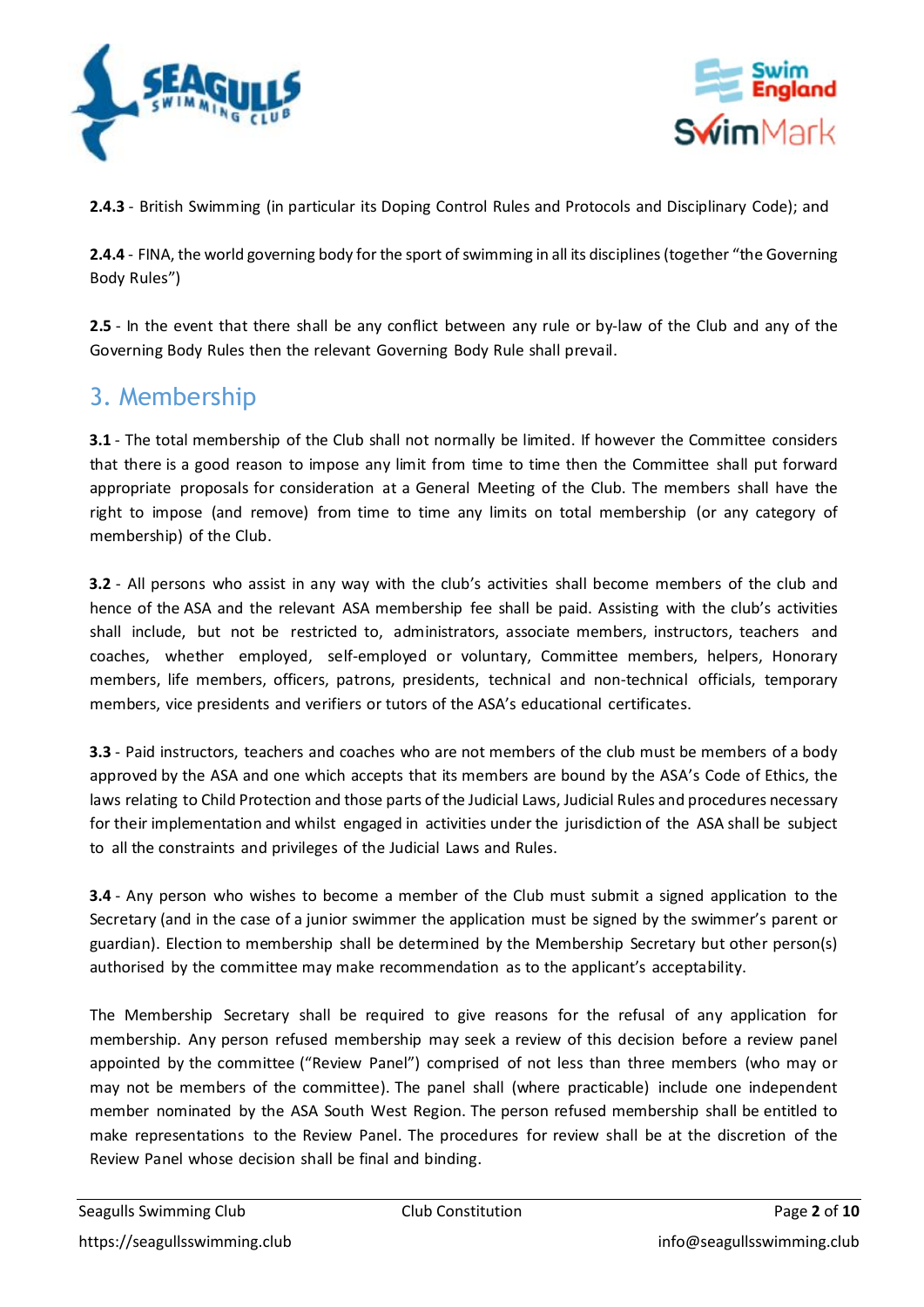



**3.5** - The Club shall not refuse an application for membership on discriminatory grounds, whether in relation to ethnic origin, sex, religion, disability, political persuasion or sexual orientation.

**3.6** - The Club may refuse membership only for good and sufficient cause, such as conduct or character likely to bring the Club or the sport into disrepute, or, in the case of a swimmer, being unable to achieve the entry standards as laid down and provided by the Club to the applicant for membership.

## 4. Subscription and Other Fees

**4.1** - The annual member's subscription and coaching and squad fees (as applicable) shall be determined from time to time by the Committee and the Committee shall in so doing make special provision for different classes of membership as it shall determine.

**4.2** - The annual subscription and entrance fee (if any) shall be due on joining the Club and thereafter on the last day of March (31<sup>st</sup>) each year.

**4.3** - Any member whose subscription is unpaid by the date falling 30 days after the due date for payment may be suspended by the Committee from some or all Club activities from a date to be determined by the Committee and until such payment is made**.**

**4.4** - The Committee shall, from time to time, have the power to determine the annual membership subscription and other fees. This shall include the power to make such increase in the subscription as shall, where the Club pays the individual ASA Membership Fees to the ASA on behalf of members, be consequential upon an increase in individual ASA membership fees. Any increase in subscriptions shall be advised to the members in writing with the reasons for any increase to be reported to the members at the next Annual General Meeting.

**4.5** - The executive officers (or the committee) shall have the power in special circumstances to remit the whole or part of the fees, including the ASA membership fees, to address issues of social inclusion.

## 5. Resignation

**5.1** - A member wishing to resign membership of the Club must give to the Secretary 1 month's written notification of their resignation. A member's resignation shall only take effect when this (Rule 5.1) has been complied with.

**5.2** - The member who resigns from the Club in accordance with Rule 5.1 above shall not be entitled to have any part of the annual membership fee or any other fees returned.

**5.3** - Notwithstanding the provisions of Rule 5.1 above a member whose subscription is more than two months in arrear shall be deemed to have resigned. Where the membership of a member shall be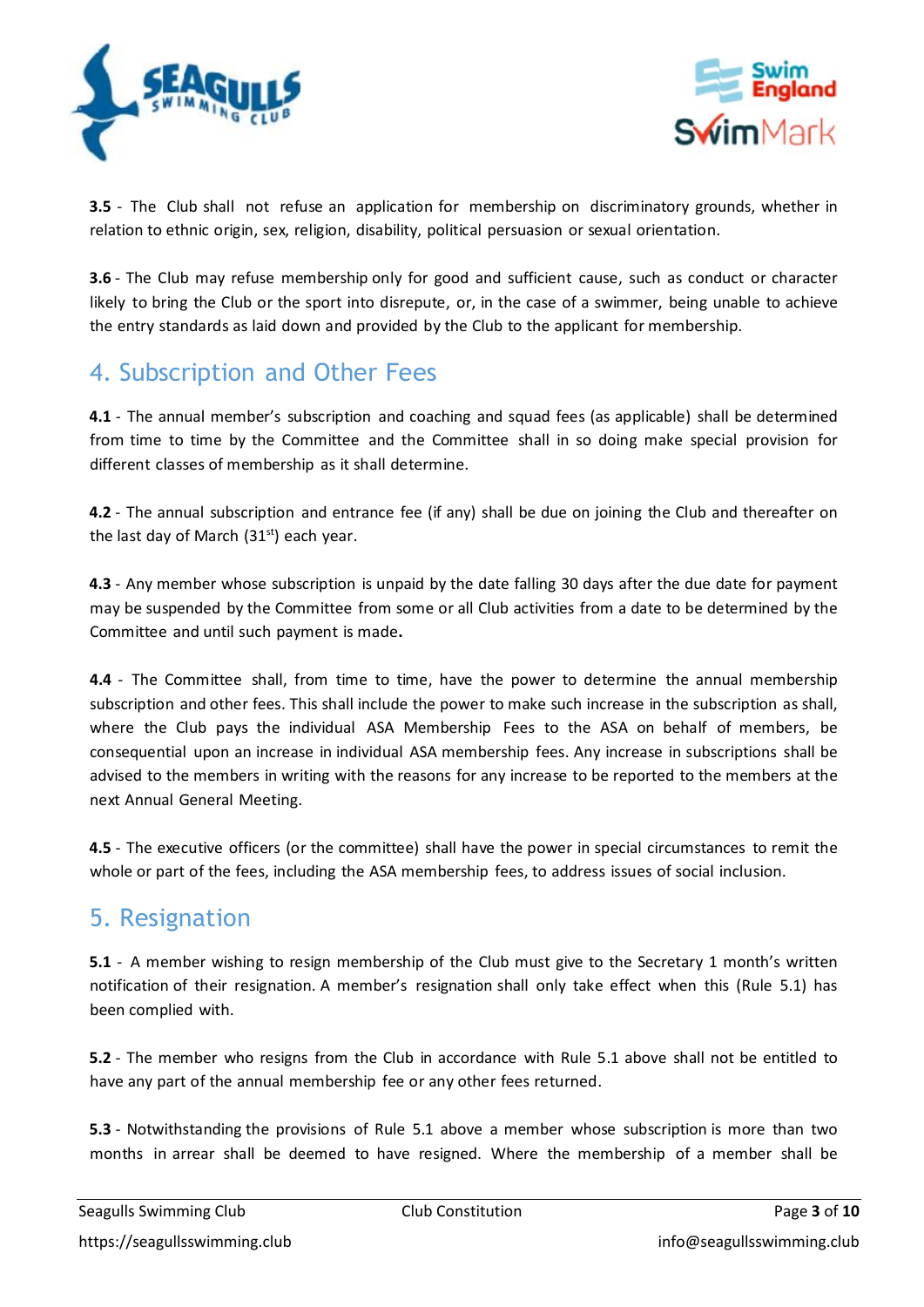



terminated in this way he shall be informed in writing that he is no longer a member by notice handed to him or sent by post to his last known address.

**5.4** - The ASA Membership Department shall be informed should a member resign when still owing money or goods to the Club.

# 6. Expulsion and other Disciplinary action

#### **(to be read in conjunction with the Seagulls Disciplinary code)**

**6.1** - The Committee shall have power to expel a member when, in its opinion, it would not be in the interests of the Club for him/her to remain a member. The club in exercising this power shall comply with the provisions of rules 6.2 and 6.3 below.

**6.2** - Upon expulsion the former member shall not be entitled to have any part of the annual membership fee to be refunded and must return any Club or external body's trophy or trophies held forthwith. Clubs in exercising this power are required to comply with the provisions of rules 6.3 and 6.4 below.

**6.3** - The Club shall adopt and comply with the relevant Judicial Regulations for handling Internal Club Disputes ("the Rules") as the same may be revised from time to time. The Rules are set out in the ASA Judicial Laws and appear in the ASA Judicial Laws and appear in the ASA Handbook. (A copy of the current Guidelines may be obtained from the ASA Legal Affairs Department).

**6.4** - A member may not be expelled or (subject to Rule 6.5 below) be made the subject of any other penalty unlessthe panel hearing the complaint shall by a two-thirds majority vote in favour of the expulsion of (or other penalty imposed upon) the member.

**6.5** - The Officers of the Club (or any person to whom the Committee shall delegate this power) may temporarily suspend or exclude a member from particular training sessions and/or wider club activities, when in their opinion; such action is in the interests of the Club. Where such action istaken the incident or matter will be thereafter be dealt with in accordance with the appropriate Judicial Rules.

## 7. Committee

**7.1** - The Committee shall consist of the Chairperson, Secretary, Treasurer (together "the Executive Officers") and 13 (maximum) elected members all of whom must be members of the club. All Committee members must be not less than 18 years of age though the Committee may allow younger member(s) to attend their meetings as observers without power to vote.

**7.2** - The committee shall appoint a member of the club as Welfare Officer who must be not less than 18 years of age or a relative of the Executive Officers, the Coach the Club teachers or Team Managers, and who should have an appropriate background and who is required to undertake appropriate training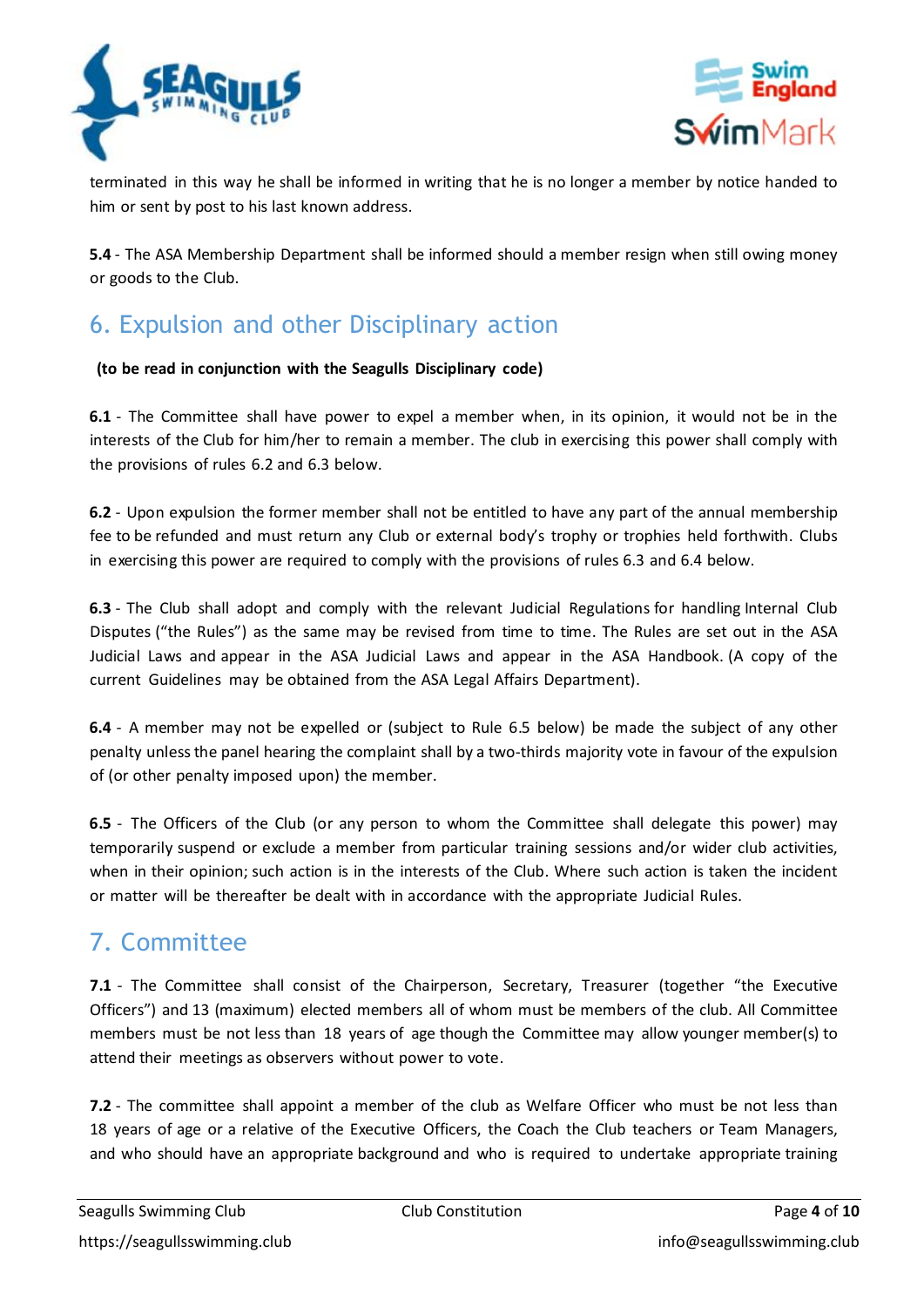



in accordance with ASA Child Safeguarding courses. The Welfare Officer will have a right to attend committee meetings without a power to vote, unless an elected committee member (as per rule 7.3).

**7.3** - The Committee members shall be proposed, seconded and elected by ballot at the Annual General Meeting each year and shall remain in office until their successors are elected at the next Annual General Meeting. Any vacancy occurring by resignation or otherwise may be filled by the Committee. Retiring Executive Officers and members of the Committee shall be eligible for re-election.

**7.4** - Committee meetings shall be held not less than quarterly (save where the Committee itself shall by a simple majority resolve not to meet), and the quorum of that meeting shall be such number as shall represent not less than a simple majority of the Committee members (to include not less than one Executive Officer). The Chairperson and the Secretary shall have discretion to call further meetings of the Committee if they consider it to be in the interests of the Club. The Secretary shall give all the members of the Committee not less than seven days written (exceptionally two days oral) notice of a meeting with details of the agenda and items to be discussed. Decisions of the Committee shall be made by a simple majority and in the event of equality of votes the Chairperson (or the acting Chairperson of that meeting) shall have a casting or additional vote. The Secretary, or in his/her absence a member of the Committee, shall take minutes.

**7.5** - In the event that a quorum is not present within thirty minutes of the published start time, a meeting shall stand adjourned to the time and date falling seven days after the date of the meeting, or such other date and time as may be determined by the Chairperson. If a quorum is not present at the adjourned meeting then those Committee members attending may act for the purpose of calling a Special General Meeting of the members, to which the provisions as to minimum notice contained in Rule 11.1 shall not apply.

**7.6** - In addition to the members so elected the Committee may co-opt up to 4 further members of the Club who shall serve until the next Annual General Meeting. Co-opted members shall not be entitled to vote at the meetings of the Committee and shall not be counted in establishing whether a quorum is present.

**7.7** - The Committee may from time to time appoint from among their number such sub-committees as they may consider necessary (and to remove (in whole or in part) or vary the terms of reference of such sub-committees) and may delegate to them such of the powers and duties of the Committee as the Committee may determine. All sub-committees shall periodically report their proceedings to the Committee and shall conduct their business in accordance with the directions of the Committee.

**7.8** - The Committee shall be responsible for the management of the Club and shall have the sole right of appointing and determining the terms and conditions of service of employees of the Club. The Committee shall have power to enter into contracts for the purposes of the Club on behalf of all the members of the Club. The Committee shall be responsible for ensuring that the Accounts of the Club for each financial year be examined by an independent examiner to be appointed by the members in General Meeting.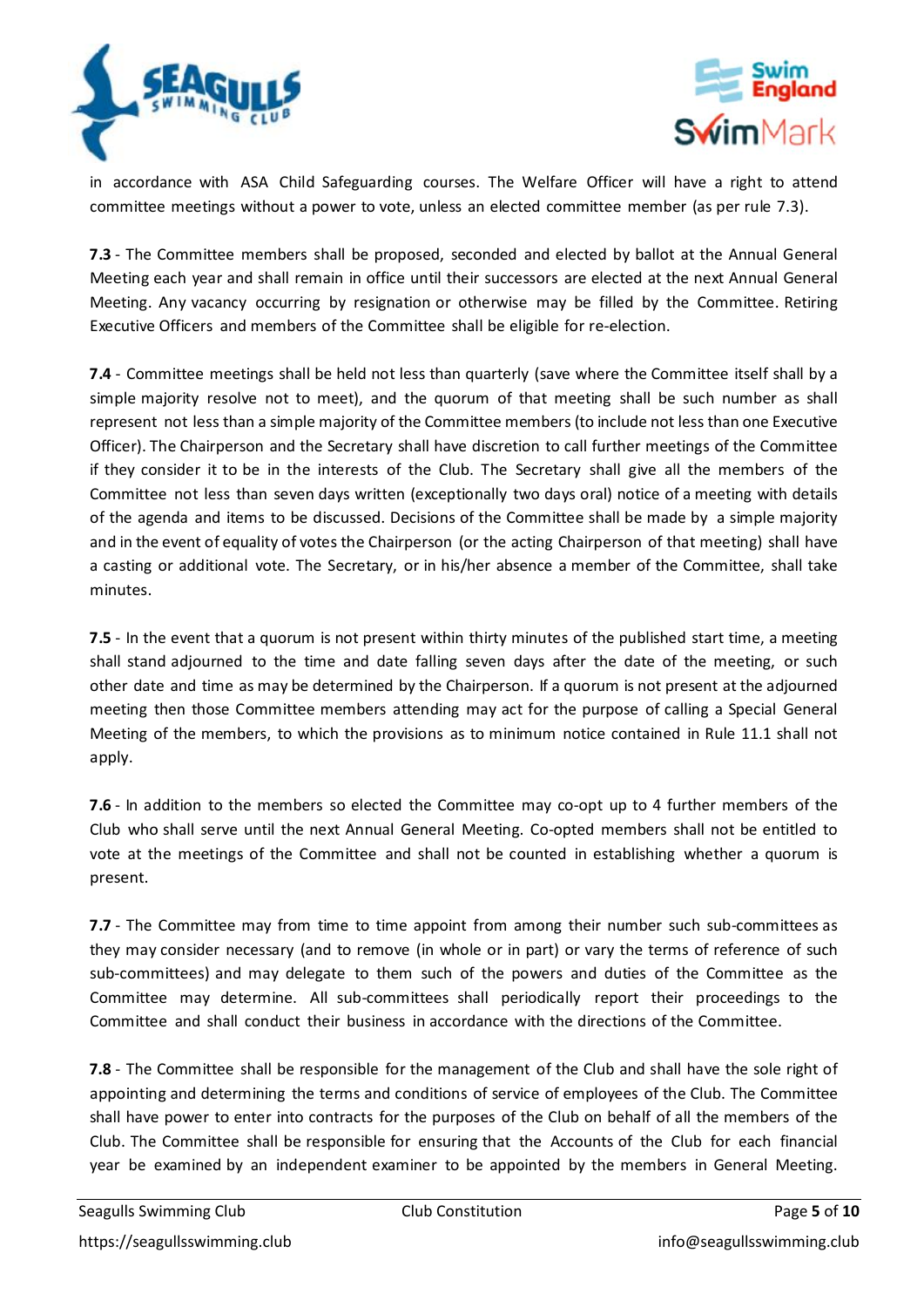



The Secretary, or in his/her absence a member of the committee, shall take minutes and keep a full and accurate record of its meetings.

**7.9** - The members of the Committee shall be entitled to an indemnity out of the assets of the Club for all expenses and other liabilities properly incurred by them in the management of the affairs of the Club.

**7.10** - The Committee shall maintain an Accident Book in which all accidents to Club members at swimming related activities shall be recorded. Details of such accidents shall be reported to the ASA Membership Department. The Club shall make an annual return to the ASA Membership Department indicating whether or not an entry has been made in the prescribed form, which is to be found on the membership renewal form.

**7.11** - The Committee shall have the power to make regulations, create by-laws (see Rule 13.1) and to settle points not otherwise provided for in this constitution.

# 8. Officers [and Honorary Members]

8.1 - The Annual General Meeting of the Club, if it thinks fit, may elect a President and Vice-Presidents. A President or Vice-President need not be a member of the association and on election shall, *ex officio,* be an honorary member of the Club and must be included in the Club's Annual Return of Members to the ASA.

**8.2** - The Committee may elect any person as an honorary member of the Club for such period as they think fit, or as a life Member, and they shall be entitled to all the privileges of membership except that they shall not be entitled to vote at meetings and serve as officers or on the Committee unless any such person shall have retained in addition his ordinary membership of the Club. Such honorary members must be included in the Club's annual return as to membership.

## 9. Annual General Meeting

**9.1** - The Annual General Meeting of the Club shall be held each year on a date falling within the period 1<sup>st</sup> April ("the Opening Date") and 30<sup>th</sup> June ("the Closing Date"). The date for the Annual General Meeting shall be fixed by the Committee.

**9.2** - The purpose of the Annual General Meeting is to transact the following business:

**9.2.1** - to receive the Chairperson's report of the activities of the Club during the previous year;

**9.2.2** - to receive and consider the accounts of the Club for the previous year and the report on the accounts of the independent examiner and the Treasurer's report as to the financial position of the Club;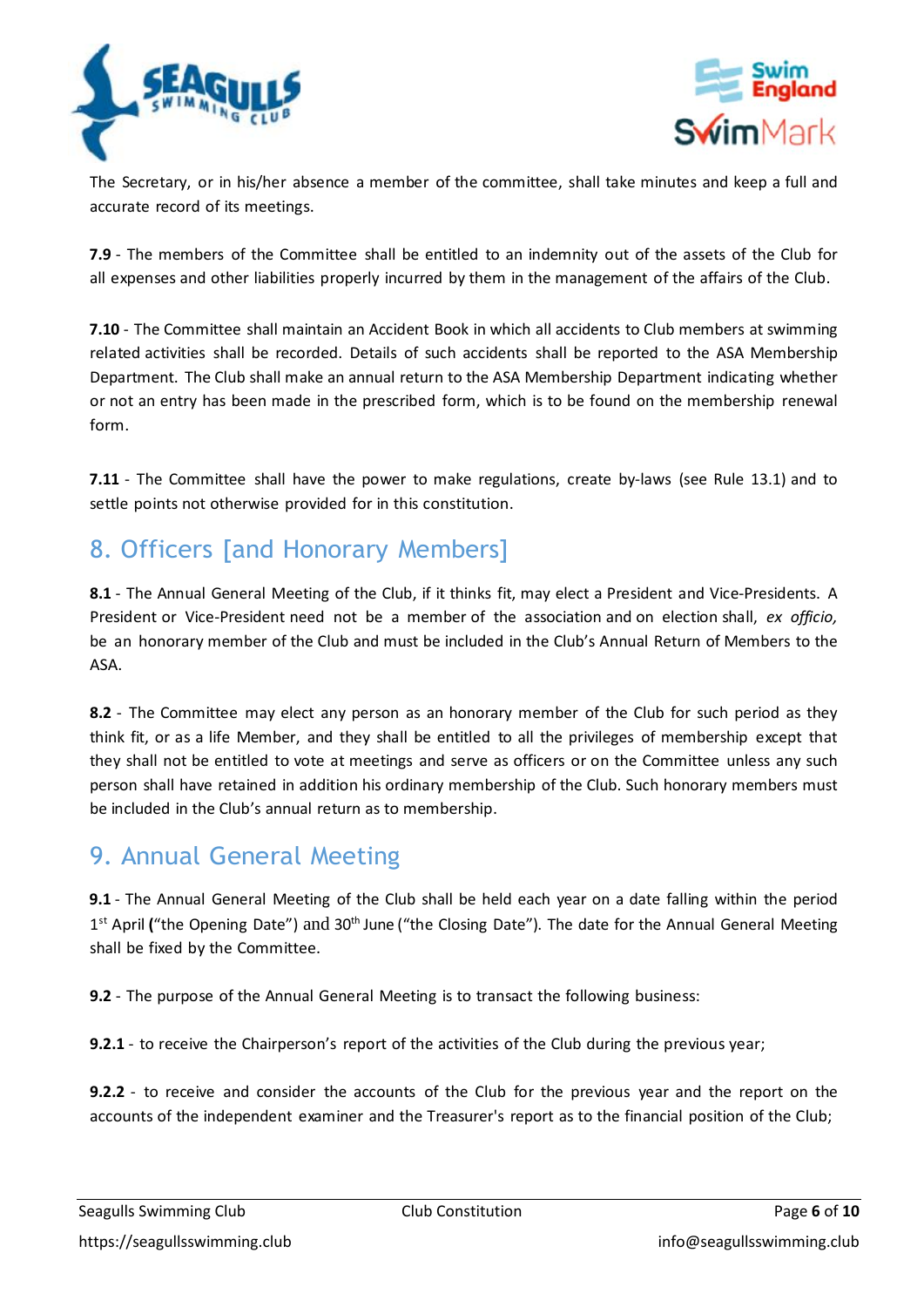



**9.2.3** - to remove and elect the independent examiner (who must not be a member of the Committee or a member of the family of a member of the Committee) or confirm that he remains in office;

**9.2.4** - to elect the Executive Officers and other members of the Committee;

**9.2.5** - to decide on any resolution which may be duly submitted in accordance with Rule 9.3.

**9.3** - Nominations for election of members to any office or for membership of the Committee shall be made in writing by the proposer and seconder to the Secretary not later than 11<sup>th</sup> March (i.e. 21 days before the Opening Date specified above). The nominee shall be required to indicate in writing on the nomination form his/her willingness to stand for election. Notice of any resolution proposed to be moved at the Annual General Meeting shall be given in writing to the Secretary not less than 21 days before the Opening Date.

## 10. Special General Meeting

**10.1** - A Special General Meeting may be called at any time by the Committee. A Special General Meeting shall be called by the Club within 28 days of receipt by the secretary of a requisition in writing signed by not less than 7 members entitled to attend and vote at a General Meeting or (if greater) such numbers as represents one-tenth in number of such members as published on the club noticeboard and website, stating the purposes for which the meeting is required and the resolutions proposed.

## 11. Procedure at the Annual and Special General Meetings

**11.1** - The Secretary shall personally be responsible for the handing out or sending to each member at his last known address written notice of the date, time and place of the General Meeting together with the resolutions to be proposed thereat at least 14 days before the meeting and in the case of the Annual General Meeting a list of the nominees for the Committee posts and a copy of the examined accounts. The Secretary may, alternatively, with the agreement of members concerned distribute these materials by email or similar form of communication The Notice of Meeting shall in addition wherever possible be displayed on the Club Notice Board where one exists.

**11.2** - The quorum for the Annual and Special General Meetings shall be one tenth of the total members entitled to attend and vote at the Meeting, and as published on the Club noticeboard and website.

**11.3** - The Chairperson, or in their absence a memberselected by the Committee, shall take the chair. Each member present shall have one vote and resolutions shall be passed by a simple majority. For the procedures for submitting resolutions to be considered at a General Meeting members are referred to Rule 9.3. In the event of an equality of votes the Chairperson shall have a casting or additional vote.

Only paid up members who have reached their  $16<sup>th</sup>$  birthday shall be entitled to be heard and to vote on all matters. (Members who have not reached their 16<sup>th</sup> birthday shall be entitled to be heard and vote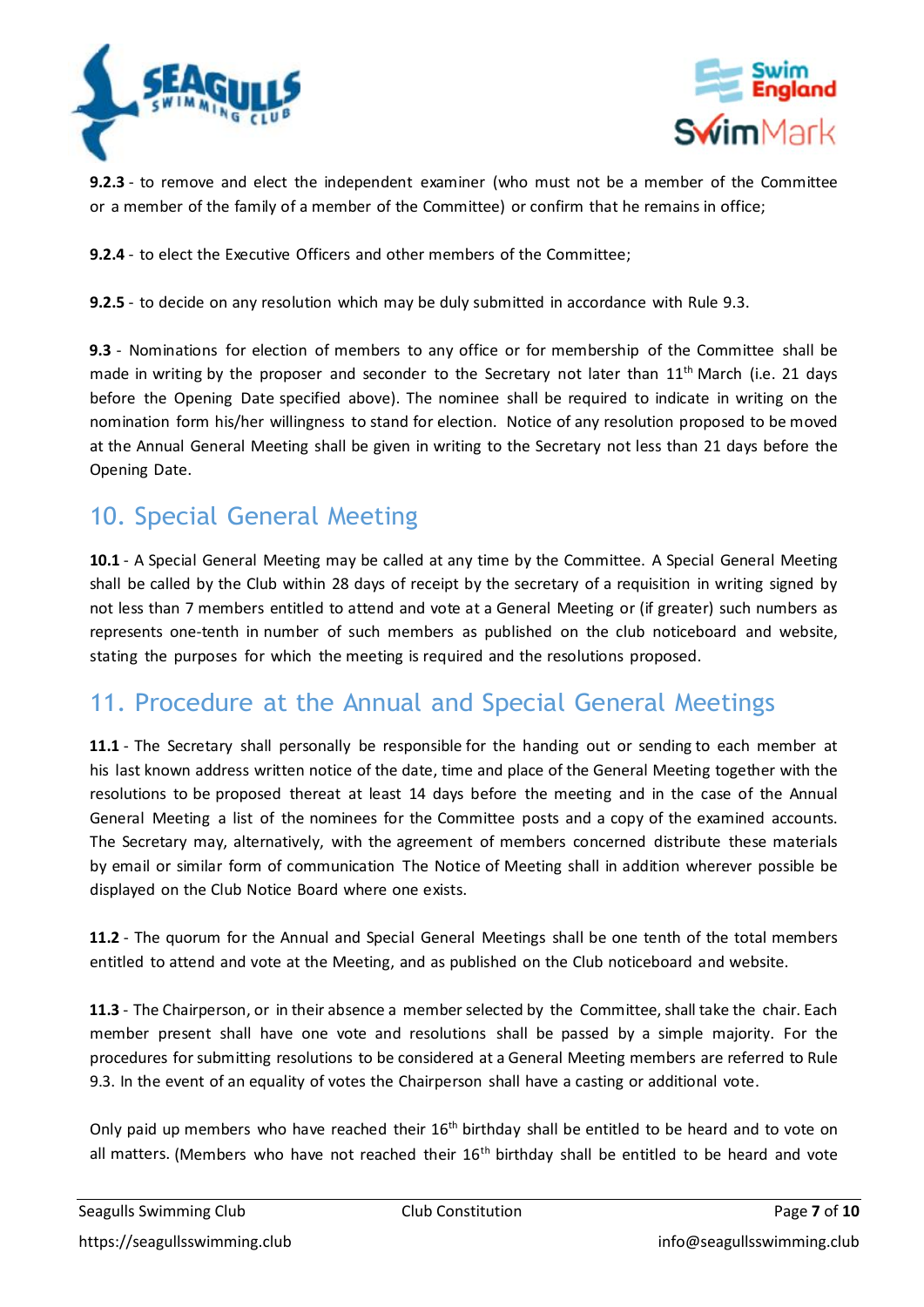



only on those matters determined by the Chairperson as matters concerning juniors, such as the election of club captains).

**11.4** - The Secretary, or in his/her absence a member of the Committee, shall take minutes at the Annual and Special General Meetings.

**11.5** - The Chairperson shall at all General Meetings have unlimited authority upon every question of order and shall be, for the purpose of such meeting, the sole interpreter of the Rules of the Club.

# 12. Alteration of the Rules and other Resolutions

**12.1** - The rules may be altered by resolution at an Annual or Special General Meeting provided that the resolution is carried by a majority of at least two-thirds of members present and entitled to vote at the General Meeting. No amendments to the rules shall become effective until such amendments shall have been submitted to and validated by such persons as is are authorised to do so by the Dorset County ASA / ASA South West Region.

**12.2** - Such number of members as represent one-tenth in number of the members entitled to attend and vote at a General Meeting shall be entitled to put any proposal for consideration at any General Meeting provided the proposal in writing shall have been handed to or posted to the Secretary of the Club so as to be received by him not later than 30 days in the case of the Annual General Meeting or (in the case of a Special General Meeting) 14 days before the date of the meeting and thereafter the Secretary shall supply a copy of the proposal or resolution to the members in the manner provided in Rule 11.1

## 13. By-Laws

**13.1** - The Committee shall have power to make, repeal and amend such by-laws as they may from time to time consider necessary for the wellbeing of the Club which by-laws, repeals and amendments shall have effect until set aside by the Committee or at a General Meeting.

## 14. Finance

14.1 - All moneys payable to the Club shall be received by the Treasurer and deposited in a bank account in the name of the Club. No sum above £10-00 shall be drawn from that account except by cheque signed by two of the three signatories who shall be the Chairperson, Secretary and Treasurer noting that any transfers between bona fide club accounts can be carried out by the Treasurer in the course of normal business. Any moneys not required for immediate use may be invested as the Committee in its discretion think fit.

**14.2** - The income and property of the Club shall be applied only in furtherance of the objects of the Club and no part thereof shall be paid by way of bonus, dividend or profit to any members of the Club, save as set out in Rule 17.3.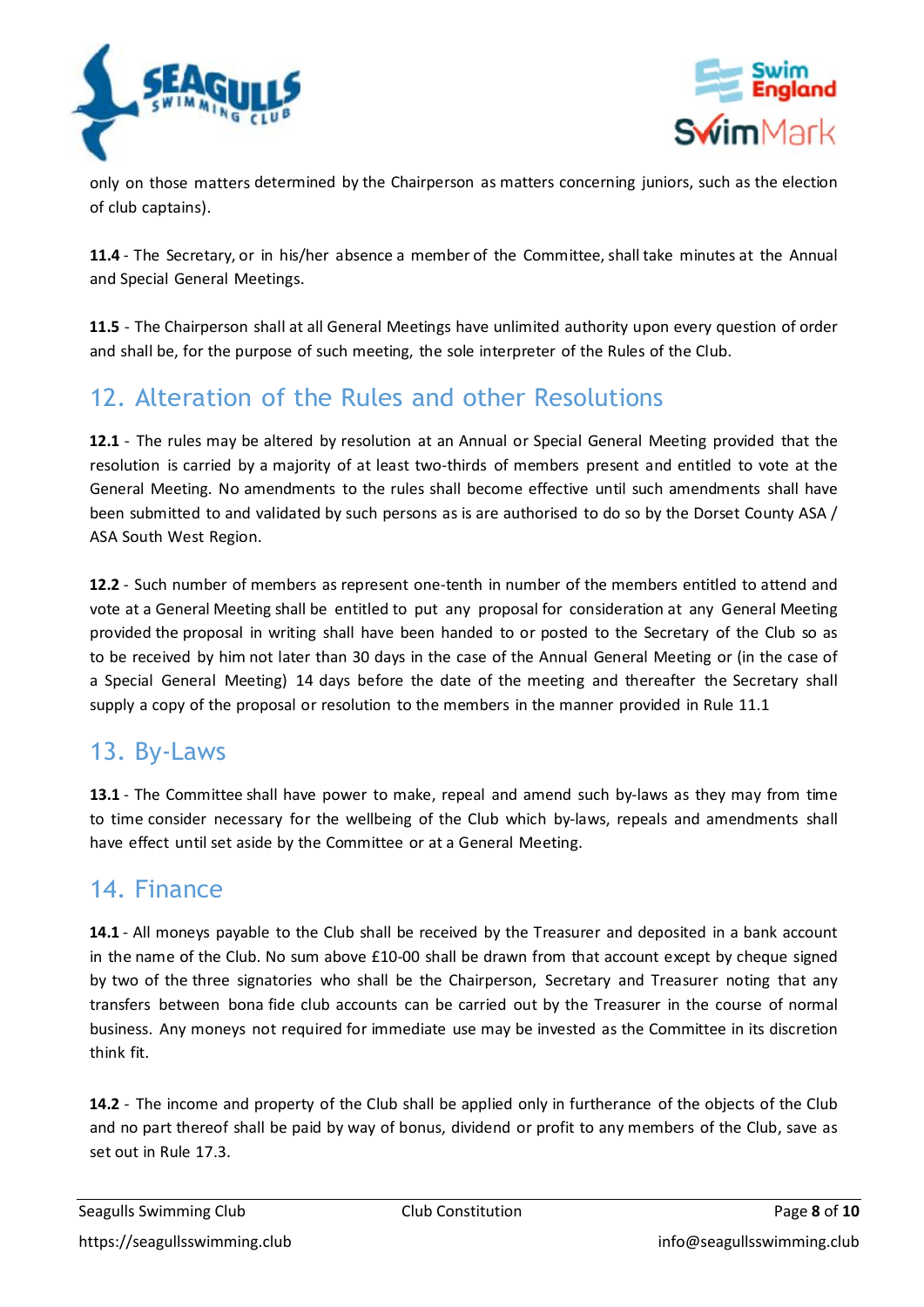



**14.3** - The Committee shall have power to authorise the payment of remuneration and expenses to any officer, member or employee of the Club and to any other person or persons for services rendered to the Club.

**14.4** - The financial transactions of the Club shall be recorded by the Treasurer in accordance with general accountancy practice, or such manner as approved by the Executive Committee. If the financial transactions are recorded by computer then backups are to be taken with a manual record.

14.5 - The financial year of the Club shall be the period commencing on 1<sup>st</sup> April and ending on 31<sup>st</sup> March. Any change to the financial year shall require the approval of the members in a General Meeting.

**14.6** - The committee shall retain all financial records relating to the club and copies of Minutes of all meetings for a minimum period of six years.

## 15. Borrowing

**15.1** - The committee may borrow money on behalf of the club for the purposes of the club from time to time at their own discretion (up to limits on borrowing as may be laid down from time to time by the General Meeting to a maximum limit commensurate with and proportional to the club's assets and ability to repay without detriment to the club's viability) for the general upkeep of the club orwith the (prior) approval of a General Meeting for any other expenditure, additions or improvements.

**15.2** - When so borrowing the committee shall have power to raise in any way any sum or sums of money and to raise and secure the repayment of any sum or sums of money in such manner or on such terms and conditions as it thinks fit, and in particular by mortgage of or charge upon or by the issues of debentures charged upon all or any part of the property of the club.

**15.3** - The committee shall have no power to pledge the personal liability of any member of the club for the repayment of any sums borrowed.

#### 16. Property

**16.1** - The property of the Club, other than cash at the bank, shall be vested in not more than four Custodians. They shall deal with the property as directed by resolution of the committee and entry in the minute book shall be conclusive evidence of such a resolution.

**16.2** - The Custodians shall be elected at a General Meeting of the Club and shall hold office until death or resignation unless removed by a resolution passed at a General Meeting.

**16.3** - The Custodians shall be entitled to an indemnity out of property of the club for all expenses and other liabilities properly incurred by them in the discharge of their duties.